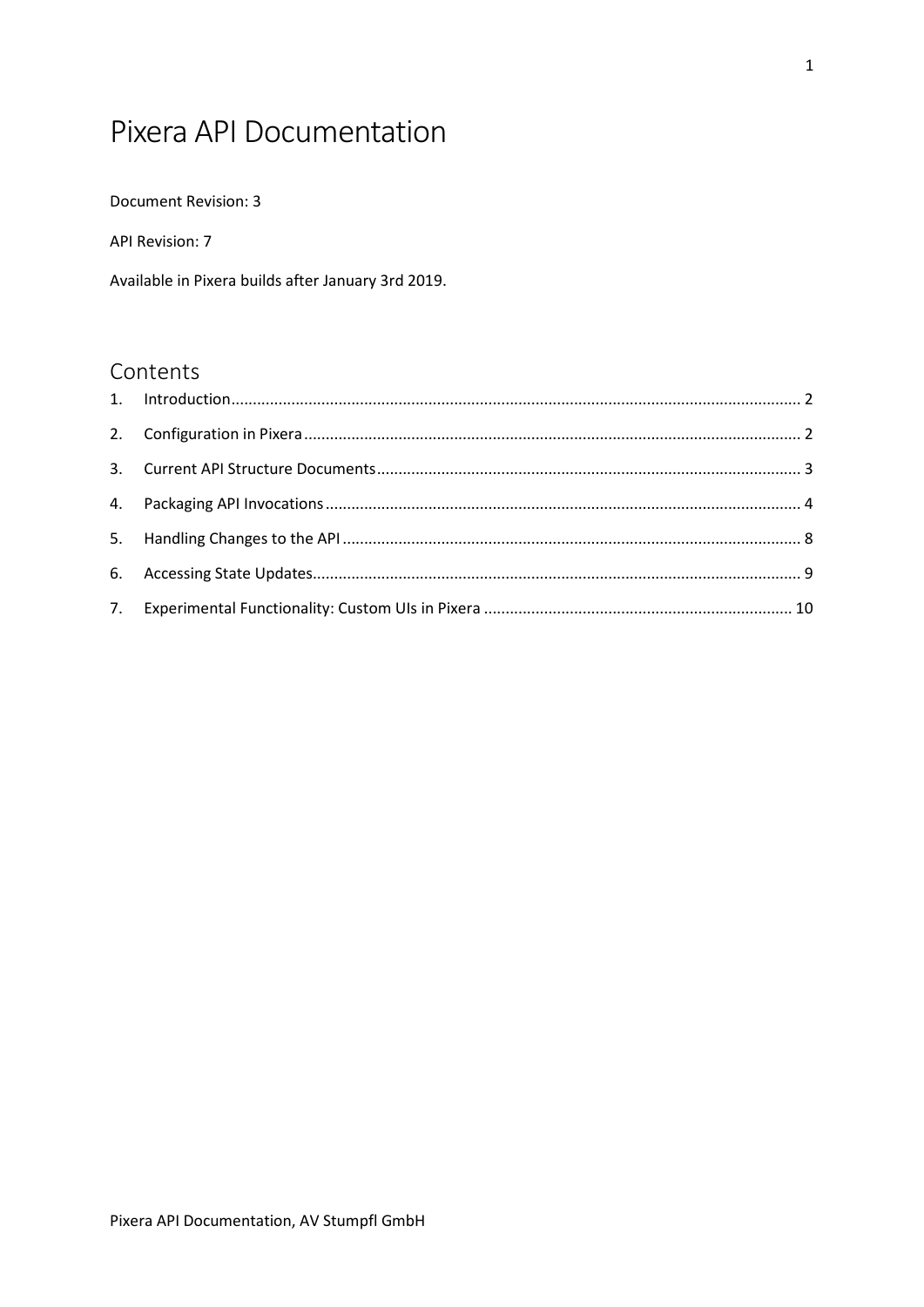#### <span id="page-1-0"></span>1. Introduction

The Pixera API provides access to Pixera functionality via a TCP/IP or UDP network port. The API is an active area of development and will continue to be extended so that it can be used to do almost anything that is possible via the main Pixera UI. The documentation of the API is also still very much in the early stages. This document aims to provide an introduction and an entry point from which to begin exploring the API in practice. It can not yet offer a complete description of all relevant functionality.

The API is not tied to a particular implementation. Within the Pixera code base, the main API code establishes a bridge between the internal Pixera objects and the outside world. Automatic code generation is then used to create interpreters for different concrete forms of access to the API. For example, both JSON-RPC and Javascript can be used to access the (logically) same functionality. As Pixera develops further, additional forms of access (e.g. scripting languages such as Python or Lua) may be added. But they will also offer the same functions, classes and methods as the current implementations do. This lends stability at a conceptual level and allows users to choose the form of access that is most convenient for them.

Despite the goal of having the different implementations available as comparably powerful options, it must be said that due to the way development has progressed JSON is currently the "first among equals" implementation. This means that there is certain functionality which is exposed via JSON that is not yet available in the other implementations. This is especially the case with regard to utility mechanisms that are just outside the scope of the API as something that reflects Pixera functionality. These exceptions will be discussed below.

The core of the API represents concepts that are part of Pixera. Beyond this core, the API mechanisms in a wider sense allow modifications of Pixera's state based on concepts defined externally. Currently, the only example of this is support for DMX512 input.

The core of the API is bidirectional in the sense that many of the available functions and methods return values. All of this exchange is expressed with the semantics of Pixera, though. If, in contrast, output is needed that is geared towards external devices, the API offers output channels that simply transport strings or binary data to whatever is attached to them.

## <span id="page-1-1"></span>2. Configuration in Pixera

The starting point for working with the API is the sub-tab labelled "API" in the settings. Five ports can be configured there. The first two are for access to Pixera state. There are five modes to choose from:

- JSON/TCP: process requests and send replies in the JSON-RPC format (https://www.jsonrpc.org/specification) via TCP/IP. Javascript code can be sent to Pixera as a character string that is a parameter to a special JSON message.

Pixera API Documentation, AV Stumpfl GmbH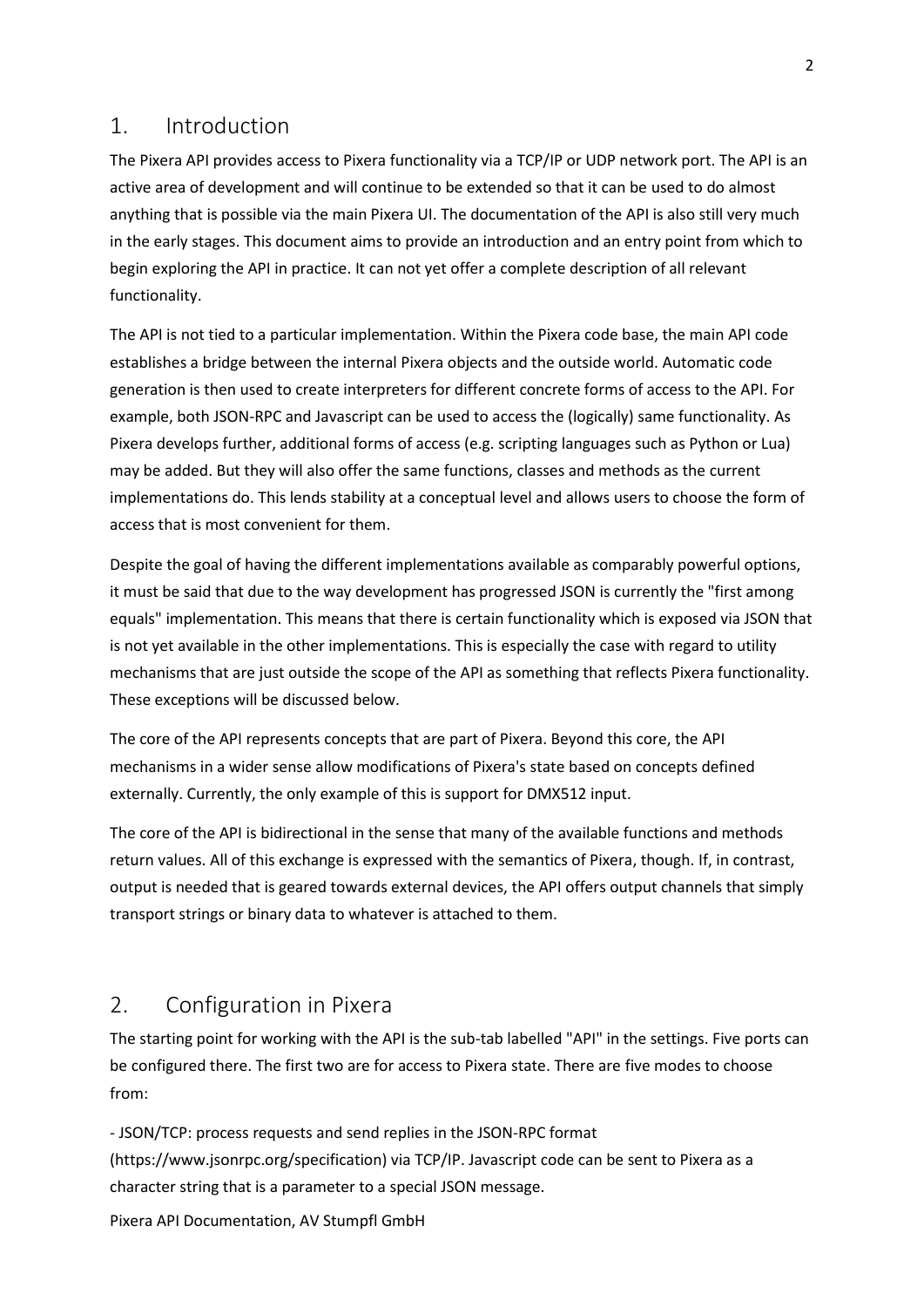- JSON/TCP (dl): as above but with a delimiter-based approach to denoting packet borders instead of the standard size-based approach (see also [Packaging API Invocations\)](#page-3-0). The delimiter is: "0xPX".

- HTTP/TCP: Pixera can serve files commonly used on the Internet, especially: HTML, CSS, PNG. This allows Pixera to act as a simple web server. JSON-RPC messages can also be sent to the web server, allowing access to Pixera functionality from any web frontend technology. It is also possible to send JSON to Pixera without Pixera hosting the page.

- Binary/TCP: a binary representation of the API

- DMX/UDP: DMX512 packet reception over UDP (ArtNet). The data is interpreted according to the DMX patches set up in the main Pixera UI. ArtNet functionality will not be covered in this document. Rather, refer to the main Pixera documentation.

Note that multiple clients may connect to each port.

The next port is an optional heartbeat port. If a valid port number is entered then the information in the API sub tab regarding the available ports will be sent every second in the form of a JSON string (use a multicast IP to send to a multicast group). This allows clients to listen for the heartbeat and connect as soon as they receive the port and IP information.

The remaining two ports are for string or binary output. The output can currently only be triggered from cues in the timeline. To edit the output, use the appropriate field in the cue inspector. Strings can be entered directly, binary data should be entered in the form of two-character hexadecimal bytes (e.g. "FF 7B 0A" for the value 255 followed by 123 and 10).

Please note that Pixera must be restarted for changes in this sub-tab to take effect!

## <span id="page-2-0"></span>3. Current API Structure Documents

The core of the API consists of a set of functions, classes and methods that represent Pixera entities. There are three documents that describe these elements. They are generated automatically from the Pixera code base and reflect the structure of the current API revision. The revision number is in the name of the documents.

- pixera\_api\_plain\_rev[num].txt: This shows the API in its most reduced form, giving only the names and data types that make up the definitions. This document provides the easiest way to get an overview of the currently available functionality.

- pixera api comments rev[num].txt: Like the document above but with comments that provide additional context for individual functions and methods.

Pixera API Documentation, AV Stumpfl GmbH - pixera api examples.txt rev[num]: Like the document above but with JSON syntax examples for every function and method invocation, including the structure of the expected reply. All the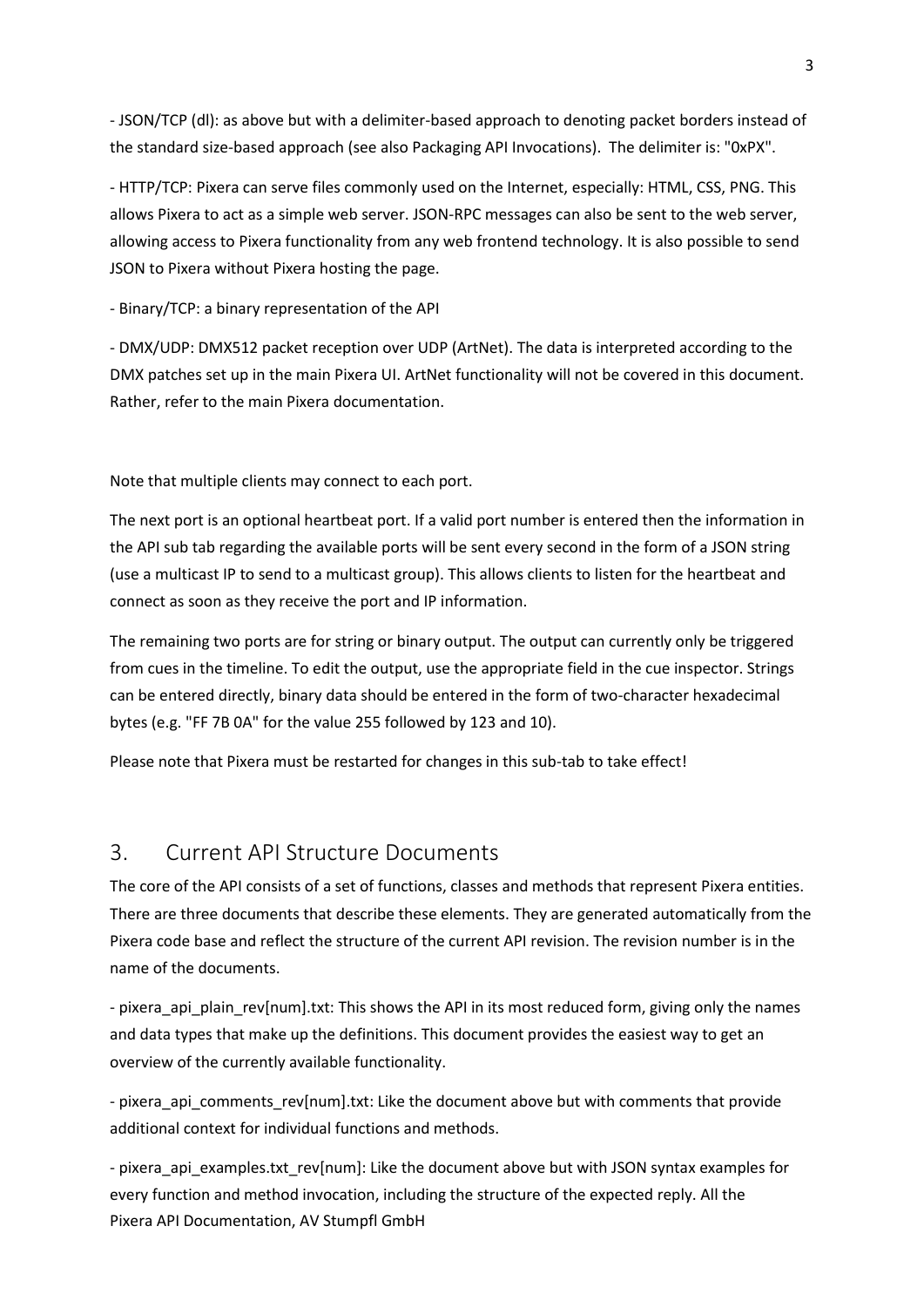examples are generated automatically. This means that some of the used parameter values may not make perfect sense. But the syntax is guaranteed to be correct. So the examples are an easy way to get started in that they can be copy/pasted and then customized with parameter values to quickly create valid JSON requests.

A quick glance at the "plain" description of the API should quickly show one of its most important features: it is object oriented. The basic approach is that, within a subset of the API (a namespace) there are functions that provide access to different Pixera objects (a timeline, for example). The objects have a class definition that describes what they can be asked to do. These actions can include changing their state or providing information on it. Part of an object's information can relate to child objects that it contains. These objects are accessed by asking the parent for a handle to one of them. When the handle is available then those methods defined in the child's class definition can be used with it.

A result of this approach is that all class methods defined in the API expect a handle value to be set as the first parameter. In the interests of concise description, the handle parameters are omitted in the reduced definitions in pixera api plain rev[num].txt. But examples of specifying a handle can be found in all the JSON invocations that relate to a class instance in pixera api examples rev[num].txt.

In the JSON implementation, a special flag can be set which places the method and handle used in an invocation into the response. This provides an alternative besides the message id for matching invocation and response. To set this flag, send the following JSON request to Pixera:

{"jsonrpc":"2.0", "id":49, "method":"Pixera.Utility.setShowContextInReplies", "params":{"doShow":true}}

When this setting is active, JSON responses will contain a "context" sub-object with "method" and "handle" keys that have the same values as those in the last request sent to the connection.

### <span id="page-3-0"></span>4. Packaging API Invocations

The main underlying protocol for accessing Pixera is TCP/IP. Since this protocol is stream-oriented, it is not possible to send Pixera, for example, a JSON string without any further information. Rather, packets must be built so that Pixera knows where one packet ends and the next one begins.

This is done with a very simple header. The header starts with a tag consisting of the four characters "pxr1". It is then followed by four bytes containing an unsigned integer (least significant byte first) the value of which corresponds to the size of the packet payload (i.e. the size of the entire packet excluding the tag and the size integer itself). This is followed by the payload data. In the case of JSON, that would be the JSON message in UTF-8 format..

Consider the function Pixera.Timelines.getTimelineAtIndex. The example given in pixera\_api\_examples.txt is:

Pixera API Documentation, AV Stumpfl GmbH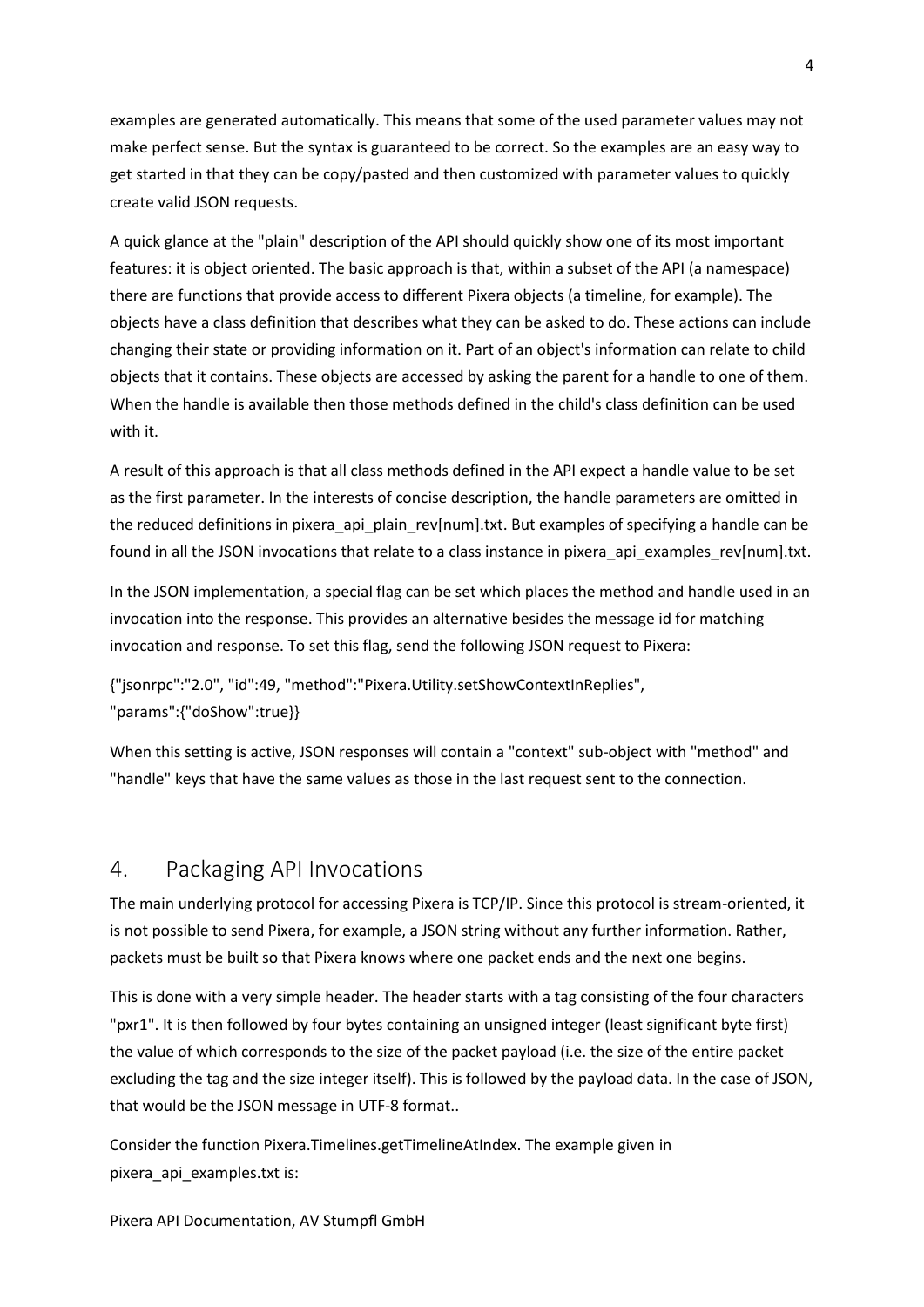{"jsonrpc":"2.0", "id":20, "method":"Pixera.Timelines.getTimelineAtIndex", "params":{"index":1}}

The image below shows how a valid packet for that invocation looks in RAM. The first four bytes are "pxr1". This is followed by 5d, i.e. 93. That is the length of the JSON string (without spaces). The other three size bytes are null since the size of the string fits in the first (the least significant) byte.

70 78 72 31 5d 00 00 00 7b 22 69 64 22 3a 31 32 pxr1]...("id":12 2c 22 6a 73 6f 6e 72 70 63 22 3a 22 32 2e 30 22 , "jsonrpc": "2.0" 2c 22 6d 65 74 68 6f 64 22 3a 22 50 69 78 65 72 , "method": "Pixer 61 2e 54 69 6d 65 6c 69 6e 65 73 2e 67 65 74 54 a. Timelines. get T 69 6d 65 6c 69 6e 65 41 74 49 6e 64 65 78 22 2c imelineAtIndex", 22 70 61 72 61 6d 73 22 3a 7b 22 69 6e 64 65 78 "params": ("index 22 3a 30 7d 7d fd fd fd fd 00 00 00 00 00 00 00 00 ":0}} ýýýý.......

An alternative packet-border approach based on a delimiter is also available. This requires the mode of the API access port to be "JSON/TCP (dl)". The connection then expects each individual JSON message to have the four characters "0xPX" appended to it. A leading tag/size pair is not used in this mode. Returned results will also start directly with the JSON string but end with the delimter.

In the binary implementation of the API, the main part of the payload is described by pairs of tokens and values. In requests, the token/value pairs are used to describe the parameters of the function. In replies, they describe the return value or values.

The token is an unsigned byte that describes the type of the value that follows in the stream. The currently used tokens are:

TYPE\_TOK\_HANDLE = 1 TYPE TOK STRING  $= 2$ TYPE TOK BOOL = 3 TYPE TOK  $INT = 4$ TYPE TOK DOUBLE = 5 TYPE TOK FLOAT =  $6$ TYPE TOK UCHAR = 7 TYPE TOK UINT  $= 8$ TYPE TOK HANDLE ARRAY =  $64$ TYPE\_TOK\_STRING\_ARRAY = 65 TYPE\_TOK\_BOOL\_ARRAY = 66 TYPE\_TOK\_INT\_ARRAY = 67 TYPE TOK DOUBLE ARRAY = 68 TYPE TOK FLOAT ARRAY = 69 TYPE\_TOK\_UCHAR\_ARRAY = 70 TYPE TOK UINT ARRAY = 71

The following conventions are also used: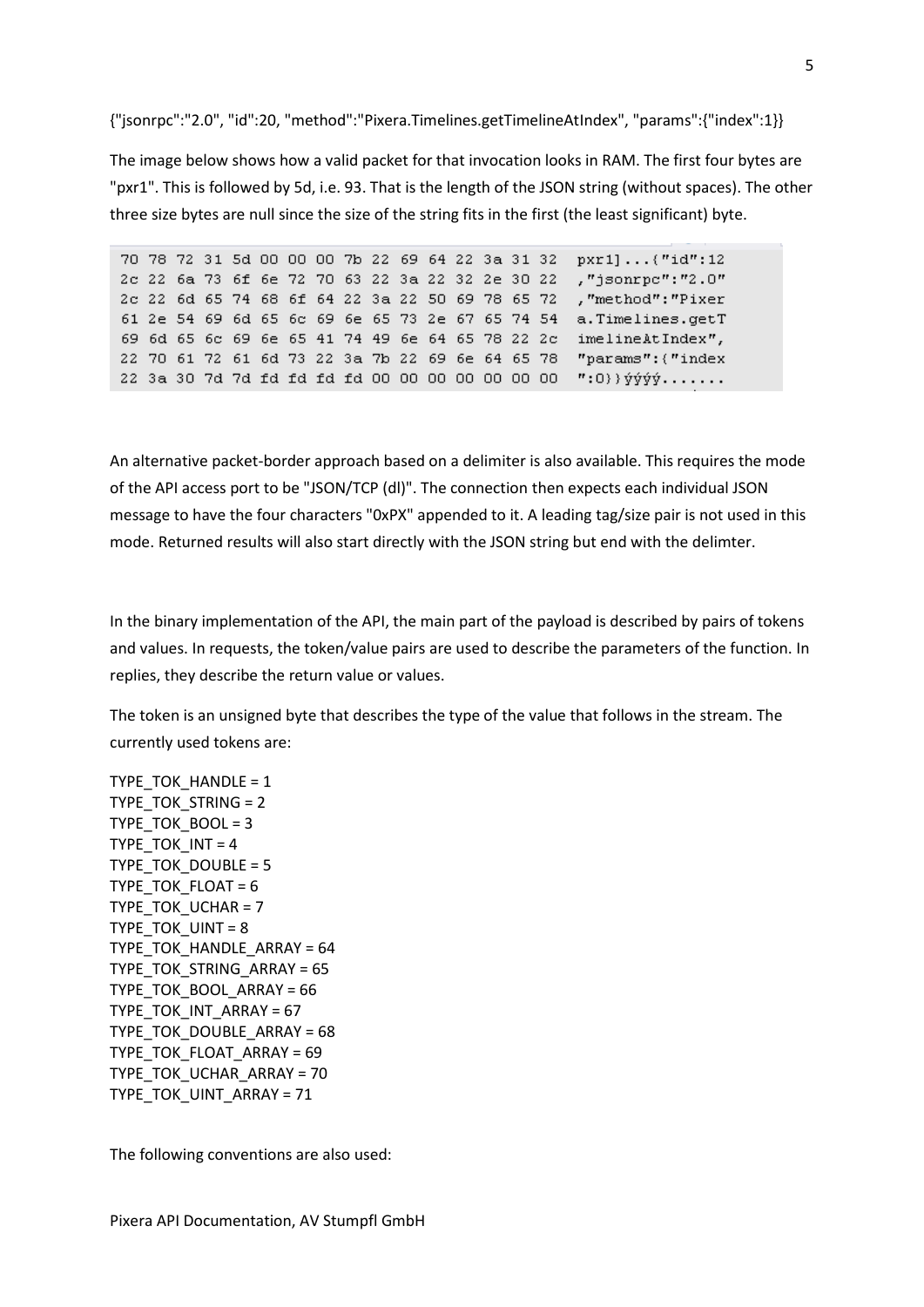- The payload begins with a sequence number. It is a 32 bit unsigned integer (least significant byte first). Pixera will place the same value in a reply to the message so that the client can relate requests and replies to one another. The sequence number is not preceded by a type token!

- The sequence number is followed by four bytes that can be used to further specify the context of the request. They are also placed into the reply. These bytes are not preceded by a type token!

- The order of parameter values in a packet is the same order that they are listed in the documentation. If the function returns a struct, the order of the return values is the same as the order in which the struct members are listed in the documentation.

- Handles are 64 bit unsigned integers. However, only the first 53 bits are used so that conversion to and from double is lossless.

- INT and UINT are assumed to be four bytes in size.

- All integers are transferred least significant byte first.

- A float is assumed to be four bytes in size, a double eight bytes.
- All floating point values are represented in conformance with IEEE 754.
- String data is preceded by a signed 32 bit integer giving the size of the string.
- Array data is preceded by a signed 32 bit integer giving the number of array elements.
- Each array element is a standard token/data pair.

When accessing the Pixera API via HTTP, the JSON messages must be sent to the server as part of a POST request. This is easiest if Pixera is hosting the page because in that case the server URL is implied. To use this mechanism, place a folder called "html root" in the data subdirectory of a Pixera installation and place a HTML page there. Make sure the Pixera access port is set to "HTTP/TCP". The page can be accessed by entering the Pixera system's IP, the port and the path to the page (starting from html\_root) into a browser. The URL should look something like this:

#### http://192.168.178.52:1400/api\_test.html

Within the page, use a XMLHttpRequest to send JSON messages to Pixera. The following is an example Javascript function that sends the passed-in command (a JSON string) and then passes the result to the passed-in resultFunc.

```
function pixeraApi(cmd, resultFunc)
{
    var request = new XMLHttpRequest();
     request.open('POST', '', true);
     request.setRequestHeader("Content-type", "application/json");
     request.send(cmd);
     request.onload = function ()
```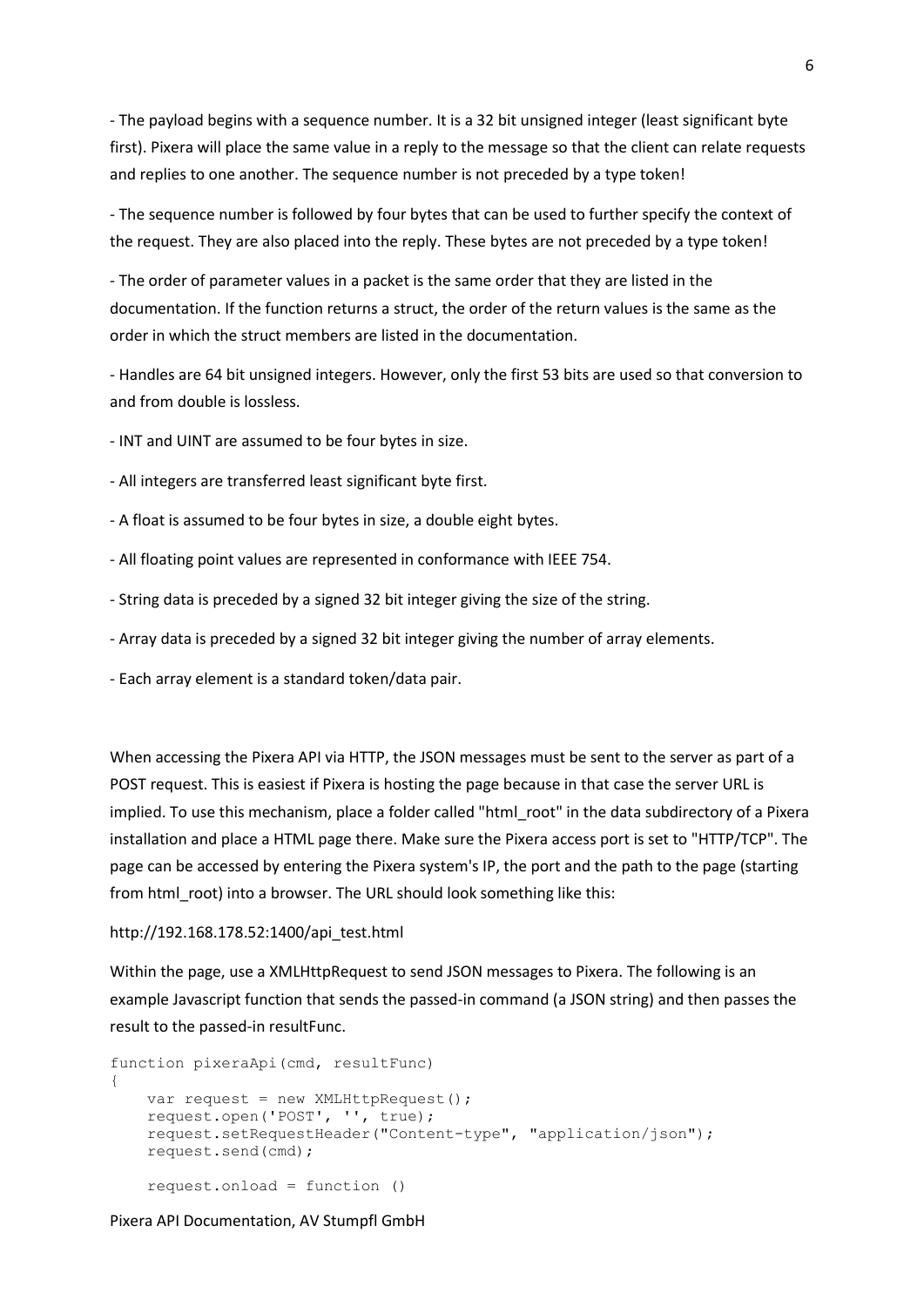```
 {
        resultFunc(request.status, request.responseText);
    };
}
```
Pixera need not host the HTML pages that access the API, though, since cross-domain access is supported. If Pixera is not the source of the pages then the Javascript for posting the requests needs to be amended to take the Pixera system's IP into account. For example:

```
function pixeraApi(ip, port, cmd, resultFunc)
{
   var request = new XMLHttpRequest();
    request.open('POST', 'http://' + ip + ':' + port, true);
    request.setRequestHeader("Content-type", "application/json");
    request.send(cmd);
    request.onload = function ()
     {
         resultFunc(request.status, request.responseText);
    };
}
```
The code above allows Pixera API access from any web page.

Another form of invoking the API is to use Javascript code not to transfer JSON strings but, rather, to manipulate Pixera objects directly. In the near future, Pixera will provide opportunities for users to enter Javascript that is programmed against the API and have it execute immediately. Currently, Javascript must be sent to Pixera as the parameter of a special JSON method. This would, for example, be a way for client programs to provide their users with the ability to write and execute macros that manipulate Pixera.

The special JSON-RPC function needed for this is called "Pixera.Utility.runJsScript". It has two parameters. The first is "jsCode". Its value is the Javascript code to be loaded by Pixera. The second parameter is "jsFunction". It names a function defined in the Javascript code that Pixera should execute.

The following script sets some position, rotation and scale values in the first layer of the first timeline. It then assigns the first resource in the folder "Media" to the layer. The line "tl.store()" saves all the changes to the timeline. When asking Pixera to execute this, the code would be the value of the "jsCode" parameter and "onTest" would be the value of the "jsFunction" parameter.

```
function onTest()
{
    var odb = Pixera.Utility.outputDebug;
    var tns = Pixera.Timelines;
   var t = tns.getTimelineAtIndex(0);
   var layer = tl.getLayerAtIndex(0); var param = layer.getNodeWithName("Position").getParamWithName("x");
    param.setValue(0);
```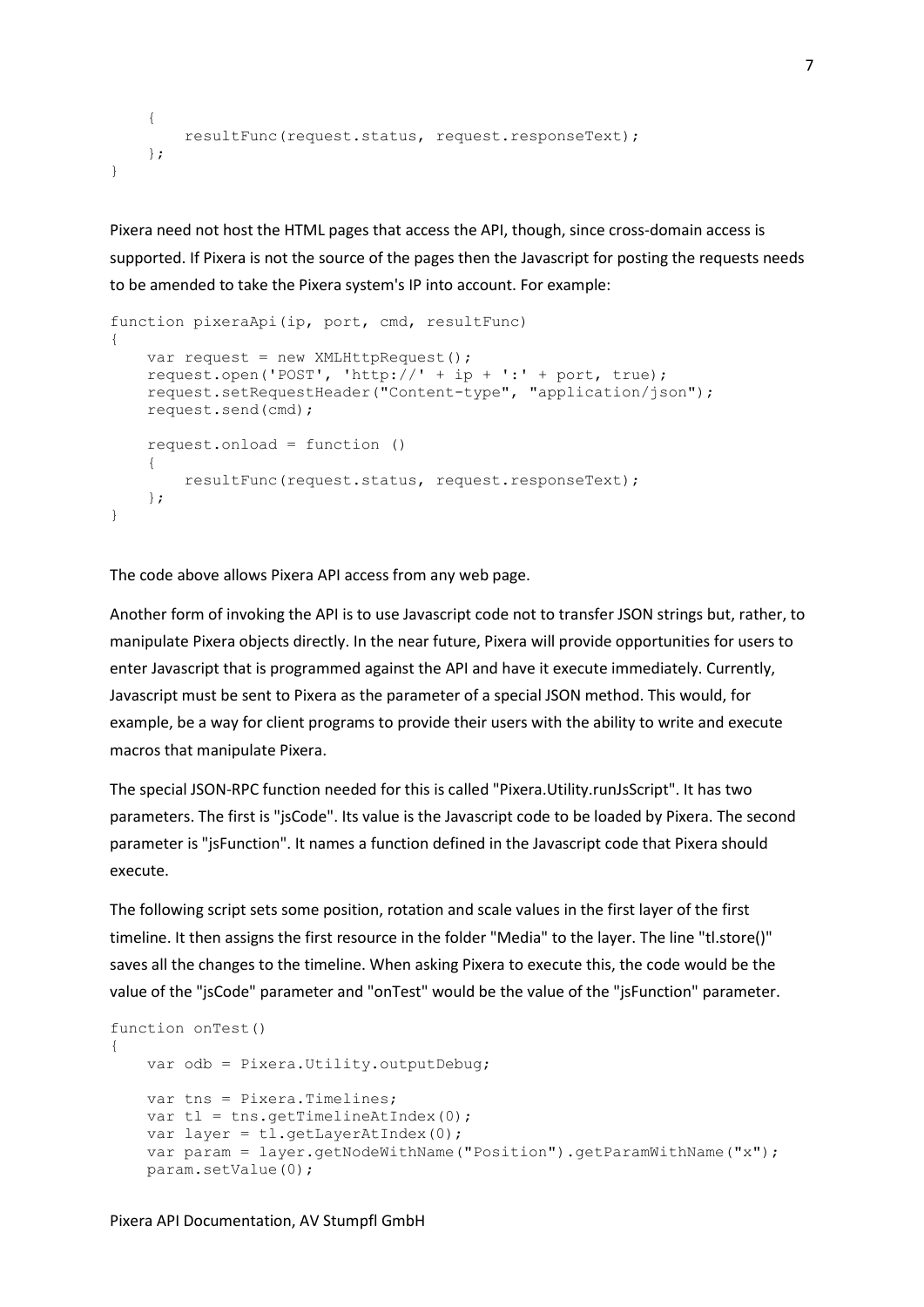```
 layer.getNodeWithName("Position").setValues([6, 1, 3]);
     layer.getNodeWithName("Position").setValues([2, 4, 9.5]);
     layer.getNodeWithName("Scale").setValues([2.0, 1.0, 0.5]);
     setVals(tl, 0, "Rotation", [10, 30, 40]);
     var resFolder = Pixera.Resources
             .getResourceFolderWithNamePath("Media");
     var resources = resFolder.getResources();
     var ctRes = resources.length;
    if(ctRes > 0)
\left\{\begin{array}{ccc} & & \\ & & \end{array}\right\} odb("assigning: " + resources[0].getName());
         layer.assignResource(resources[0].getId());
     }
    tl.store();
```
Another aspect of this example script is worth noting. Due to a limitation in the current implementation of the Javascript interpreter in Pixera, object instances can not be passed as parameters to Javascript functions. This is why getId() is used to assign the resource to the layer in the next to last statement in the script.

## <span id="page-7-0"></span>5. Handling Changes to the API

}

In general, AV Stumpfl will try to minimize changes to the API and will try to maintain compatibilty with older uses of the API if doing so does not place undue burdens on users of the current version. But the API is under active development and will evolve. And even in those case where old functionality does not change the question arises of how to deal with newly introduced functionality when clients can not be updated in parallel. Or, vice versa, how a newer client can deal with an older version of Pixera.

The API currently provides two approaches for handling this. The first is to use the function Pixera.Utility.getApiRevision(). This function will return a new value on every update of the API and will thus allow exact matching of clients to the API supported by a particular Pixera installation.

The downside of this approach is that *any* changes to the API, even those in areas irrelevant to a particular client application, may then be seen as constituting an incompatiblity. A more fine-grained approach is available in the form of the function Pixera.Utility.getHasFunction. It returns true if the passed-in function name is known to the active Pixera instance.

Pixera API Documentation, AV Stumpfl GmbH Using this approach a client application could first check if all the functions it needs are available and proceed if and only if that is the case. This could allow the application to function as expected in all situations where the functionality is in fact available. At the same time, users of the application would not have to worry about API changes that do not concern the features they are interested in.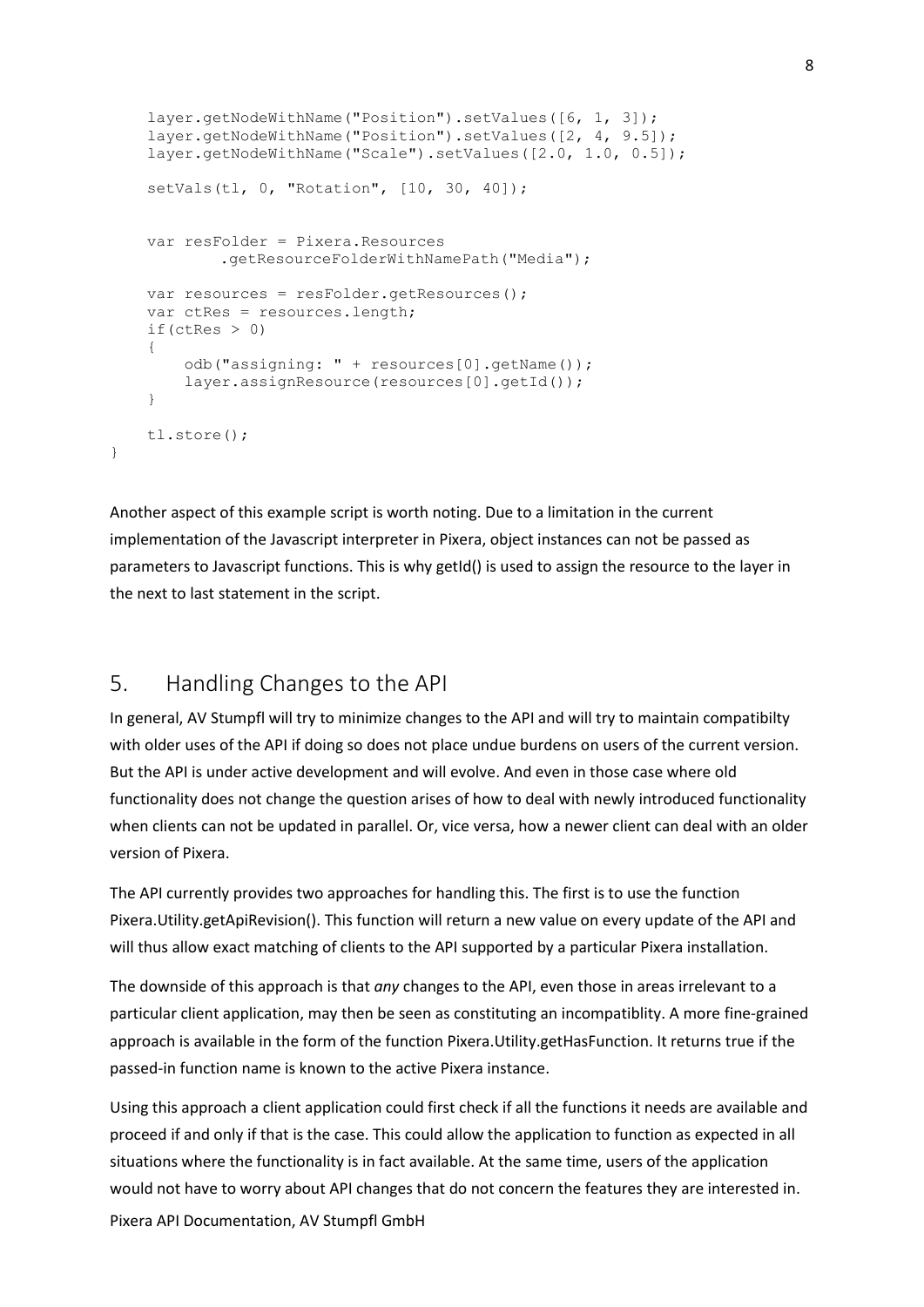## <span id="page-8-0"></span>6. Accessing State Updates

The API provides a means for clients to keep up to date on state changes in Pixera. The current approach is based on a polling model so it harmonizes well with the request/reply structure of communication via JSON-RPC or with a web server. An event-oriented approach is in development but is not yet available for testing.

The polling functionality is currently only available via the JSON implementation!

To request the current state, send the method invocation (with no parameters) "Pixera.Utility.pollMonitoring".

The data is maintained separately for each connection to Pixera and is flushed from memory after it was returned to the caller on a connection. This means that only information that was generated since the last polling invocation is returned so the caller does not have to worry about continually receiving stale data.

The returned data is organized by subjects. The range of subjects will be expanded as Pixera development continues. If a client is not interested in a subject, it can send the following request (e.g. for the subject "timelinePositions"):

{"jsonrpc":"2.0", "id":31, "method":"Pixera.Utility.unsubscribeMonitoringSubject", "params":{"subject":"timelinePositions"}}

This will remove the subject from the updates for that particular connection.

The function "Pixera.Utility.subscribeMonitoringSubject" can be used to (re-)subscribe to a subject.

Each monitoring response has an array named "result" with one entry for each subject. Each subject has a name and an array called "entries" with information on individual occurrences.

The currently available subjects are:

- "clipChanged": The entries array contains a single JSON array called "handles". It contains the handles of all changed clips.

- "cueChanged": The entries array contains a single JSON array called "handles". It contains the handles of all changed cues.

- "timelineTransport": The entries array contains "handle"/"value" pairs. The "value" holds the transport mode (as in the parameter to Pixera.Timelines.Timeline.setTransportMode) of the timeline with the "handle".

Pixera API Documentation, AV Stumpfl GmbH - "timelinePositions": The entries array contains "handle"/"value" pairs. The "value" gives the time (in frames) of the timeline with the "handle".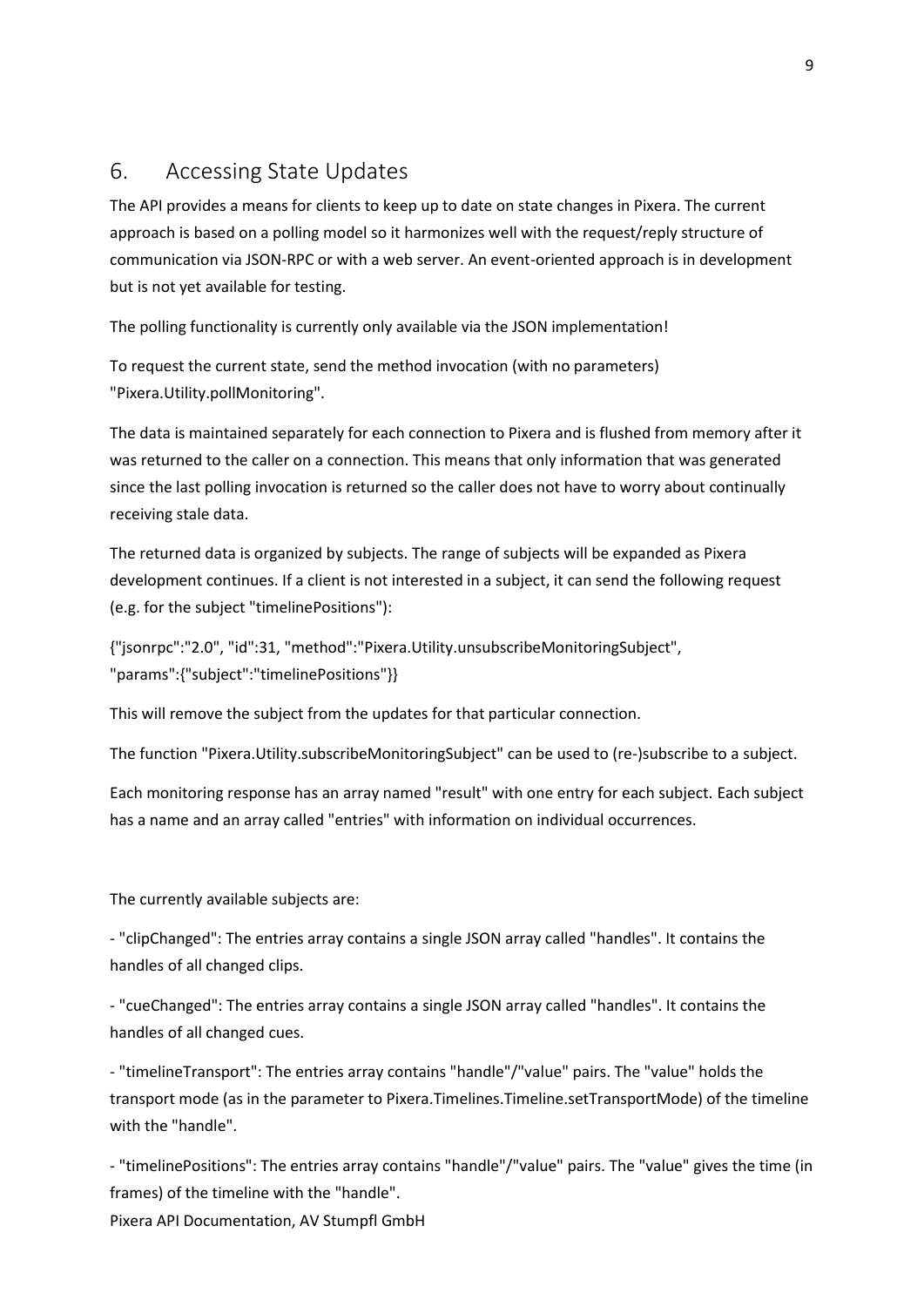- "timelineCountdowns": The entries array contains "handle"/"value"/"flag" tuples. The "value" gives the time (in frames) of the current countdown of the timeline with the "handle". If the countdown is a result of the timeline moving towards the next cue the "flag" value will be 1. If the countdown is due to the timeline pausing while the wait duration of a cue is counted down then the "flag" value will be 2.

## <span id="page-9-0"></span>7. Experimental Functionality: Custom UIs in Pixera

An area of ongoing development concerns using the API mechanisms to build and control UIs within Pixera. This functionality can currently only be tested in special versions of Pixera which will be made available as individual collaborative efforts require. They are described here briefly anyway because the goal is to make them broadly available in the medium term.

The UIs are defined using an XML document. The tags in the document list the controls that are to be presented to the user. In addition, the document can contain Javascript that is executed depending on how the controls are interacted with. There is an additional area for scripting functionality shared by all controls.

The XML file can be placed in an encrypted bundle so that the creator of the file can grant access only to certain users (identified via their dongles).

The example below shows what could be an inspector for an effect. It asks Pixera to load a combo box and a button. When the combo box is first loaded it is filled with preset values. When the user selects an entry the value of the effect's parameter is set to a value determined by the preset. When the button is pressed that value is stored to the timeline as a key.

```
<?xml version="1.0" encoding="utf-8"?>
<controls label="Zephyr">
<helperScript>
   var odb = Pixera.Utility.outputDebug;
</helperScript>
<control type="comboBox" label="Presets">
   <script handler="onUpdate">
     var presetComboBox = Pixera.Ui.getComboBoxWithId(controlId);
     presetComboBox.clear();
     presetComboBox.addItem("Better than you Blue", 1);
     presetComboBox.addItem("St. Giles Blue", 2);
     presetComboBox.addItem("Pitch Blue", 3);
     presetComboBox.setSelectedId(1);
   </script>
   <script handler="onEvent">
     var presetComboBox = Pixera.Ui.getComboBoxWithId(controlId);
     var selId = presetComboBox.getSelectedId();
     var fx = Pixera.Timelines.getNodeFromId(contentId);
    if(fx == undefined) {
```
Pixera API Documentation, AV Stumpfl GmbH